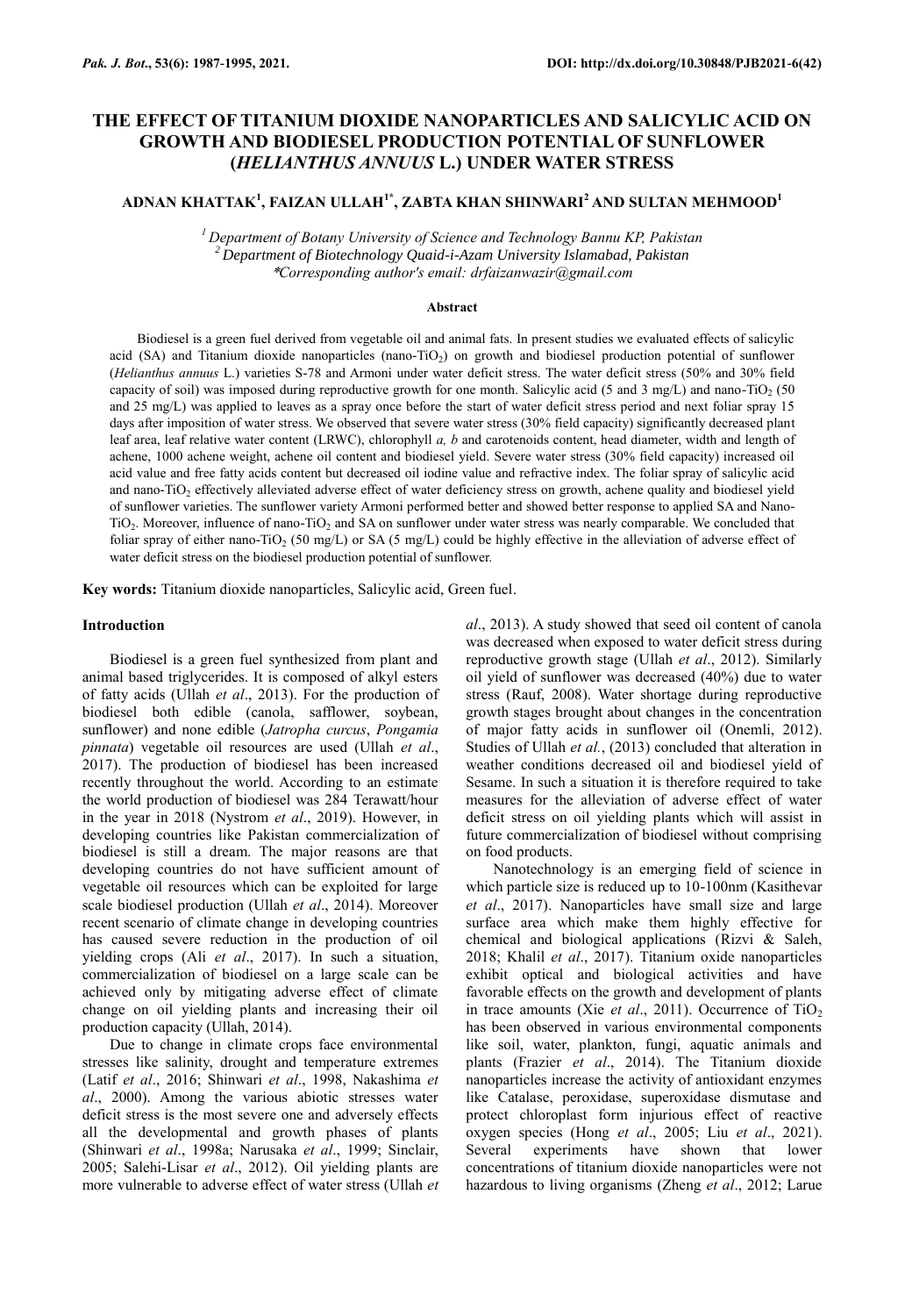*et al.*, 2012). The TiO<sub>2</sub> nanoparticles stimulated growth of spinach plants by improving their rate of photosynthesis and nitrogen metabolism (Hong *et al*., 2005; Yang *et al*., 2008). Jaberzadeh *et al.*, (2013) reported that  $TiO<sub>2</sub>$ nanoparticles not only prevented losses in vegetative growth but also in yield of wheat due to water shortage.

Salicylic acid also known as ortho-hydroxy benzoic acid has beneficial effects on the physiology and biochemistry of many plant species. It improved growth of soybean and corn plants by modulating various physiological and biochemical pathways *(*Khan *et al*., 2003; Shakirova, 2007*).* Salicylic acid improved photosynthetic pigments content in leaves of maize (Khodary, 2004). Similarly, higher deposition of cell wall bound phenols occurred in leaves of maize upon application of salicylic acid which enhanced their tolerance to water deficit stress (Latif *et al*., 2016). Salicylic acid applications significantly enhanced the dry matter content of *Brassica juncea* (Indian mustard) (Fariduddin *et al*., 2003). It has a significant role in the uptake of ions, solute translocation, photosynthesis, induction of flowering, gene expression and endures stress resistance of plants (Wada *et al*., 2010; Ullah *et al*., 2012). It defends the leaf soluble proteins and retains normal leaf relative water content under drought stress (Khan *et al*., 2012).

In present study we evaluated influence of nano- $TiO<sub>2</sub>$ and salicylic acid on growth, oil yield and biodiesel production potential of sunflower varieties exposed to water stress.

# **Materials and Methods**

Field experiments were carried out in University of Science and Technology Bannu during sunflower growing seasons of 2017 and 2018. Achenes of *Helianthus annus* Cvv. S-78 (Drought susceptible) and Armoni (Drought tolerant) were obtained from Agriculture Research Station Sari-e-Naurang Lakki Marwat, KP, Pakistan. The achenes were first washed with a  $10\%$  (v/v) aqueous solution of chlorox and then with distilled water. The achenes were sown in already prepared and weeds free field under natural environment conditions during spring of 2017 and 2018. The District Bannu lies at 32.9889°N, 70.6056°E Latitude. The experimental lay out was randomized complete block design, with four replica for each treatment. The soil of the field was a sandy loam containing 0.517% of organic matter (OM) with pH 7.57 and electrical conductivity (EC) of 0.506 ECum/cm. The soil contained 55% sand, 28% silt and 17% clay. Soil also contained inorganic matter  $CO<sub>3</sub>$  Meq/l (0.4%) and HCO<sub>3</sub> Meq/l (1.5%).

Solution of Salicylic acid (Sigma Chemicals Co. Ltd. USA) was prepared by dissolving requisite amount of hormone in 100 µL of ethanol and the volume was made to 0.1 L with distilled water. From this solution further 5mg/L and 3gm/L solutions were prepared.

The nanoparticles of  $TiO<sub>2</sub>$  were purchased from Sigma-Aldrich Inc. The particles size was <25 nm with 99.9% purity. The suspensions (50 and 25mg/L) of nano**-** $TiO<sub>2</sub>$  were made in autoclaved distilled water using ultrasonication method.

Plants were exposed to water deficient stress in the beginning of reproductive growth stage (80 days after water sowing). One set of plants was subjected to water deficiency stress for 30 days at 50% field capacity of soil (moderate water stress). Whereas the other set of plants was exposed to water stress for 30 days at 30% field capacity of soil (severe water stress).

One day before the onset of water stress condition plants were supplied with foliar spray of either SA or nano-TiO<sub>2</sub> using automated sprayer. Second spray of SA and nanoparticles was done 15 days after imposition of water stress. The treatment were: control plant sprayed with distilled water and not exposed to water stress, Water stress (50% field capacity), Water stress (30% field capacity), Water stress  $(50\%$  field capacity) + SA (5 mg/L), Water stress level (50% field capacity) + SA (3 mg/L), Water stress level (50% field capacity) + nano-TiO<sub>2</sub> (50 mg/L), Water stress level (50% field capacity) + nano-TiO<sub>2</sub> (25 mg/L), Water stress (30%) field capacity) + SA (5 mg/L), Water stress level  $(30\%$ field capacity) + SA (3 mg/L), Water stress level  $(30\%$ field capacity) + nano-TiO<sub>2</sub> (50 mg/L), Water stress level -2 + nano-TiO<sub>2</sub> (25 mg/L).

When period of water stress was completed, sampling was done on vegetative parts. Leaf width and length were determined by graph paper and leaf area was calculated. Leaf relative water content of  $3<sup>rd</sup>$  healthy leaf from the shoot apex was determined. After excising fresh weight (FW) of leaf was determined followed by determination of its turgid weight (TW) and dry weight (DW) respectively.

LRWC  $%$  = [(weight of fresh leaf-weight of dry leaf) / (weight of turgid leaf-weight of dry leaf)]  $\times$ 100

Leaf pigments like chlorophyll *a*, *b* and carotenoids were extracted and estimated using protocol of Arnon, (1949). Estimation of total soluble Phenolics content of leaves was done by Folin-Ciocalteau method (Adom & Liu, 2002).

All the plants in all sets were re-watered and permitted to grow to physiological maturity for yield and quality parameters determination. When plants reached to the stage of physiological maturity i.e., the backs of heads turned yellow and bracts became brown then they were harvested. The data were collected on diameter of head, width and length of achene and 1000 achene weight.

Oil was extracted from achenes in *n*-hexane using a Soxhlet extractor and achene oil content (%) was determined. Iodine value of oil was determined by using Anon., (1997) method Cd 1-25. The oil refractive index was determined by using a refractometer. The AOAC, (1984) method was adopted for determination of oil acid value. The achene oil (200 µg) was mixed with 2.5 ml diethyl ether: ethanol (1:1) and heated for complete dissolution. The mixture was later titrated with sodium hydroxide (0.1 N) by using phenolphthalein indicator. Free fatty acids content was derived from results of acid value as following:

Acid value = 
$$
[56.1 \times N \times V] / W
$$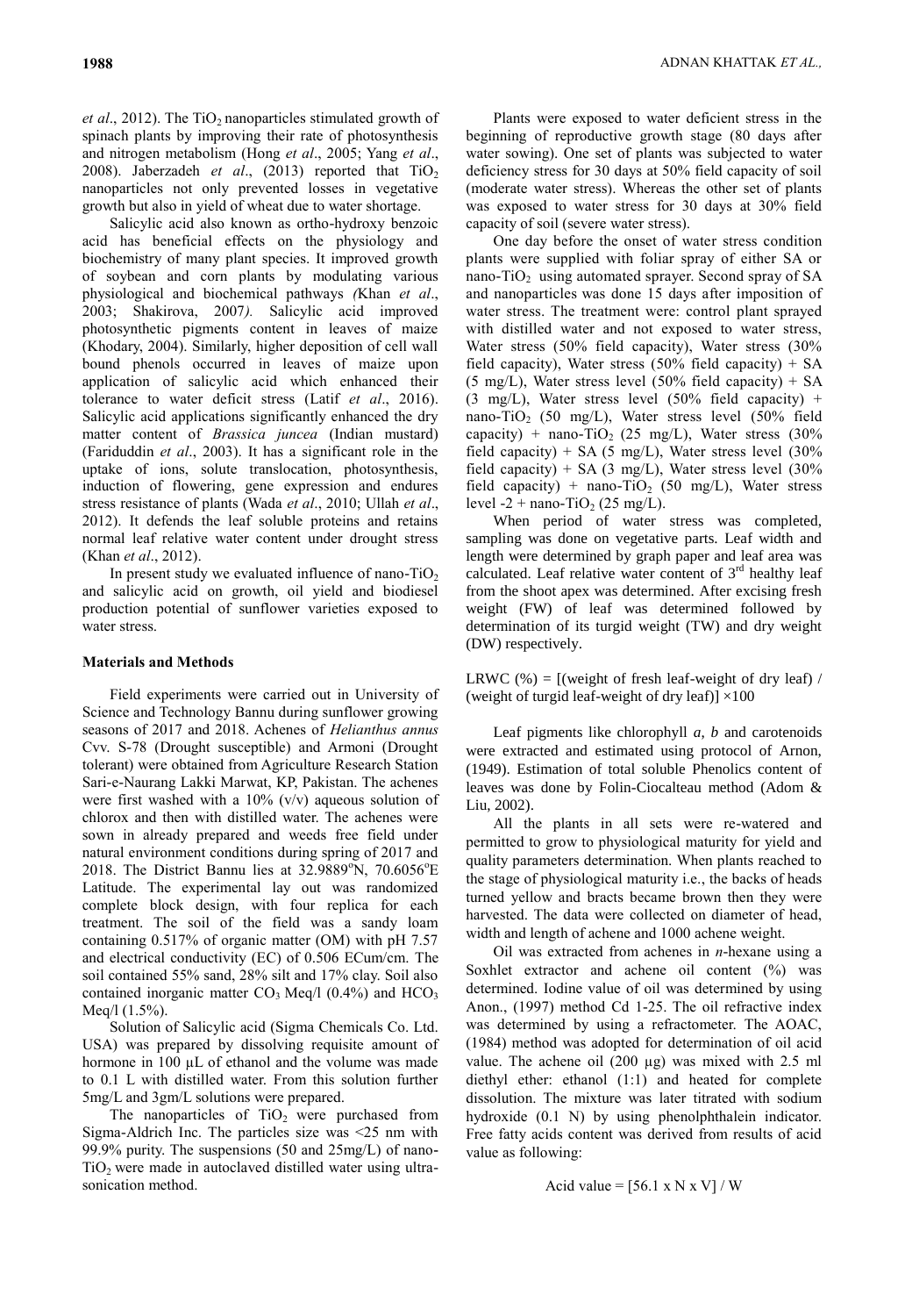Biodiesel was synthesized from achene oil of sunflower using standard protocol with slight modifications (Rashid *et al*., 2008). The preheated oil (500 g) was treated with a mixture of sodium hydroxide (1 g) and methanol (40 ml) at  $60 \pm 1$ <sup>o</sup>C for three hours. The mixture was stirred continuously at 300 rpm for three hours and allowed to stand overnight for complete separation of glycerin and biodiesel phases. Biodiesel yield was expressed as % w/w conversion of sunflower oil into biodiesel.

# **Statistical analysis**

Two way ANOVA was used for data analyses and treatment means comparison was done by least significant differences test (Statistix-8.1 USA).

# **Results**

Both the moderate and severe stress decreased leaf area of Sunflower varieties then respective control  $(p<0.05)$ . Lowest leaf area  $(13.8 \text{cm}^2)$  was recorded under the treatment of severe stress. Both the treatments of SA and nano- $TiO<sub>2</sub>$  minimized reduction in leaf area caused by water stress. Under moderate and severe stress beneficial effect of both the SA and nano-TiO<sub>2</sub> was similar. The two varieties of sunflower showed significant differences in leaf area. The cv Armoni had higher leaf area (31.806 cm<sup>2)</sup> then S-78 (30.159 cm<sup>2</sup>). Under moderate stress (50% Field Capacity) Armoni was more responsive to applied nano-TiO<sub>2</sub>. Whereas, under severe stress both the varieties showed statistically equal response to foliar spray of SA and nano-TiO<sub>2</sub> (Table 1).

As compared with plants in control group those treated with moderate and severe water stress produced significantly smaller  $(p<0.05)$  head diameter (Table 1). However, smallest head diameter (10.23 cm) was recorded in plants treated with severe water stress (30% field capacity). Foliar application of SA and  $TiO<sub>2</sub>$  nanoparticles was effective and minimized reduction in head diameter both under moderate and severe water stress. Most effective doses of SA and nano-TiO<sub>2</sub> on head diameter under water stress were 5 mg/L and 50 mg/L. Effect of nano-TiO<sub>2</sub> on head diameter under water stress was statistically comparable to that of SA. Effect of varieties on head diameter was also significant ( $p$ <0.05). Significantly larger head diameter was recorded for cv S-78.

In our studies water stress had reducing effect on leaf relative water content (LRWC). Minimum value (49%) of LRWC was documented at 30% field capacity of soil (Table 2). All the treatments of SA and nano-TiO<sub>2</sub> showed positive effect on LWRC under water stress. However, SA was more effective when applied at 5mg/ L. Effectiveness of nano-TiO<sub>2</sub> on LRWC under water stress  $(30 \%$  field capacity of Soil) was higher at 50 mg/L. The interaction between treatments and varieties was considerable. The Armoni was significantly more responsive to both the treatments of SA and nano-TiO<sub>2.</sub>

Lowest chlorophyll (*a, b*) and carotenoids content was recorded in leaves of plants treated with severe water stress (30% field capacity) (Table 2). Foliar spray of SA and nano-TiO<sub>2</sub> lessened adverse effect of water stress on leaf chlorophyll and carotenoids content. It was noted that SA (5 mg  $/L$ ) and TiO<sub>2</sub> nanoparticles (50 mg $/L$ ) were significantly more effective under water deficit stress. Interaction of treatments and varieties was also significant (*p*<0.05). Under severe water stress both the varieties showed almost equal response to applied SA and nano-TiO<sub>2</sub>.

The total soluble phenolics content in the leaf was enhanced under low soil moisture availability (Fig. 1). Significantly upper level (19.08 mg Gallic acid equivalents/g f.w) of phenolics was observed in leaves of severe water stress treated plants. Foliar spray of both the SA and nano- $TiO<sub>2</sub>$  further improved content of phenolics under stress. In state of both moderate and severe water stress influence of SA (5 mg/L and 3 mg/L) and nano-TiO<sub>2</sub> (50 mg/L and 25 mg/L) on leaf phenolics was similar. It was also noted that stimulatory outcome of SA and  $TiO<sub>2</sub>$  nanoparticles on leaf phenolics was much higher under severe water stress than that of moderate water stress. Both the varieties had similar content of phenolics in leaves. The Armoni was found as more responsive to the treatments of SA and nano-TiO<sub>2</sub> under moderate and severe water stress.

Both levels of water stress have reducing effect on achene length and width than control (Table 3). Compared with water stress treated plants, plants supplemented with foliar SA and nano-TiO<sub>2</sub> had better achene quality. Data revealed that impact of nano-TiO<sub>2</sub> on achene length and width under water stress was comparable to SA irrespective of the intensity of water stress. Under severe water stress (30% field capacity) cv Armoni was more responsive to nano-TiO<sub>2</sub> (50 mg/L) then cv S-78.

|  | Table 1. Nano-TiO <sub>2</sub> and SA effect on morphological parameters of sunflower under water deficit stress. |
|--|-------------------------------------------------------------------------------------------------------------------|
|--|-------------------------------------------------------------------------------------------------------------------|

| <b>Treatments</b>                                         | o                       | Leaf area $(cm2)$           |                          | Head diameter (cm)          |
|-----------------------------------------------------------|-------------------------|-----------------------------|--------------------------|-----------------------------|
|                                                           | S-78                    | Armoni                      | S-78                     | <b>Armoni</b>               |
| Control                                                   | 43.759 B $\pm$ 1.337    | 52.502 A $\pm$ 0.979        | 11.667 A $\pm$ 0.12      | $11.667 A \pm 0.088$        |
| Water stress $(50\% \, \text{FC})$                        | 16.200 JK $\pm$ 1.179   | $17.234$ J + 0.597          | 11.033 C-F $+$ 0.088     | $10.333 \text{ HI} + 0.12$  |
| Water stress $(30\% \, \text{FC})$                        | $12.479 L \pm 0.489$    | $13.786$ KL $+ 1.027$       | $10.467$ GH $+ 0.176$    | $10.0 \text{ J} + 0.057735$ |
| Water stress $(50\%$ FC $)+$ SA $(5mg/L)$                 | 34.556 EF $\pm$ 0.578   | $36.948$ C-E + 1.308        | $11.133 B-E + 0.185$     | 11.133 $B-E + 0.203$        |
| Water stress $(50\%$ FC $)+$ TiO <sub>2</sub> $(50mg/L)$  | 35.147 EF $\pm$ 0.536   | $38.144 \text{ C} + 0.744$  | $11.333$ BC $+0.088$     | $11.367$ AB $+$ 0.088       |
| Water stress $(50\%$ FC) + SA $(3mg/L)$                   | 33.22 FG $\pm$ 0.499    | $35.615$ D-F $+ 0.318$      | $10.900$ EF $+ 0.0578$   | $10.467$ GH $+ 0.033$       |
| Water stress $(50\%$ FC $)+$ TiO <sub>2</sub> $(25mg/L)$  | $34.447 F + 0.2478$     | $37.802$ CD $+0.871$        | $11.267 B-D + 0.120$     | $10.767 \text{ FG} + 0.145$ |
| Water stress $(30\%$ FC $)+$ SA $(5mg/L)$                 | $30.042$ HI + 1.316     | $29.332 \text{ HI} + 0.684$ | $11.067$ B-F + 0.12      | $11.067 B-F + 0.089$        |
| Water stress $(30\%$ FC $)+$ TiO <sub>2</sub> $(50$ mg/L) | $31.115$ GH $\pm$ 1.197 | $30.156$ HI $+0.747$        | 11.033 C-F $\pm$ 0.057   | $11.0 D-F + 0.089$          |
| Water stress $(30\%$ FC $)+$ SA $(3mg/L)$                 | 29.709 HI $\pm$ 0.488   | $28.666$ I $\pm$ 0.487      | $10.267$ H-J $\pm$ 0.088 | 10.1 IJ $\pm$ 0.057         |
| Water stress $(30\%$ FC) + TiO <sub>2</sub> $(25mg/L)$    | 31.066 G-I $\pm$ 0.928  | 29.686 HI $\pm$ 0.682       | 11.0 D-F $\pm$ 0.058     | $10.267$ H-J $\pm$ 0.120    |
| Mean                                                      | 30.159 B                | 31.806 A                    | 11.012 A                 | $10.745 \text{ B}$          |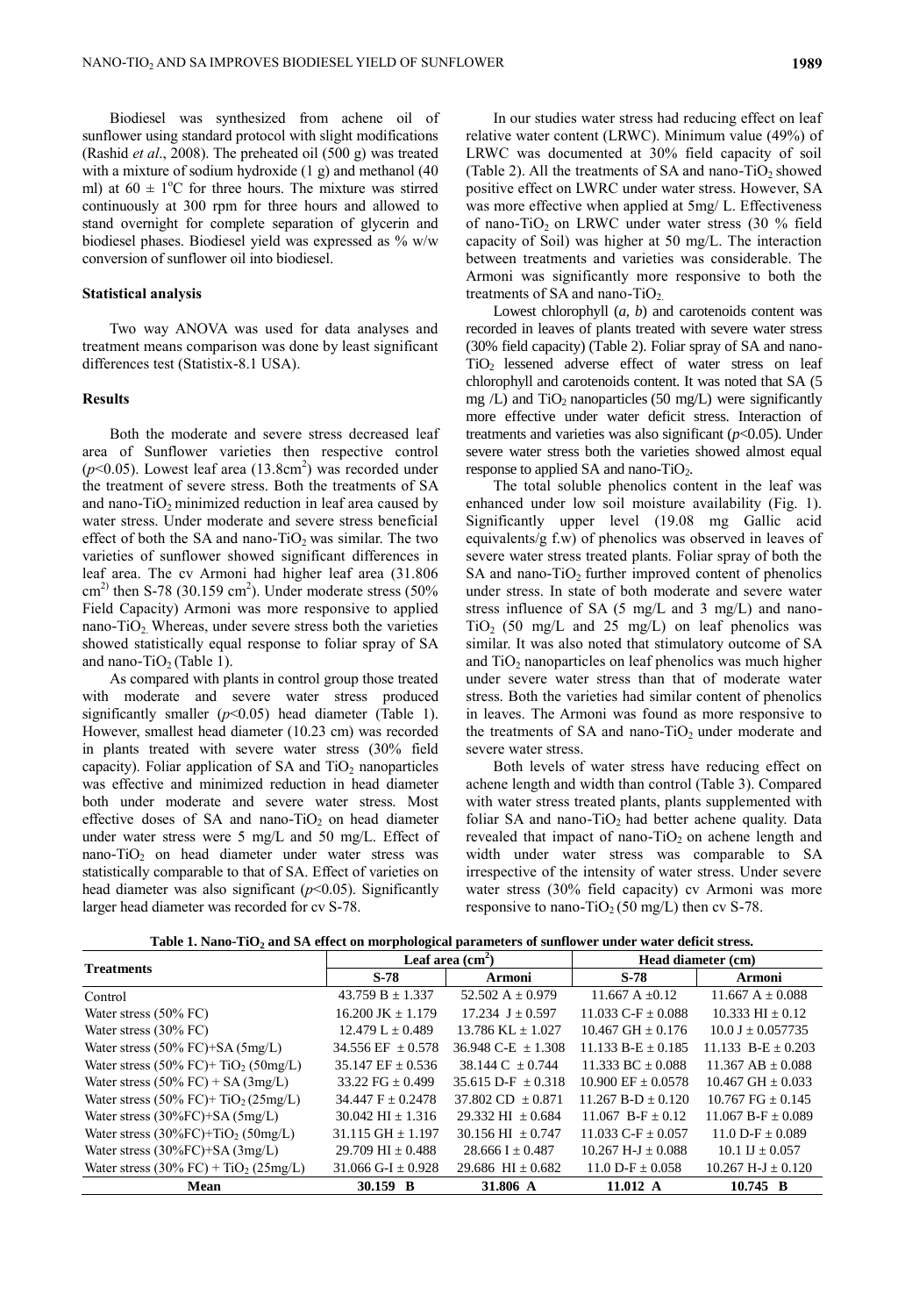|                                                             |                                                 |                                             |                                  |                        | Table 2. Nano-TiO <sub>2</sub> and SA effect on physiological parameters of sunflower under water deficit stress. |                         |                                    |                             |
|-------------------------------------------------------------|-------------------------------------------------|---------------------------------------------|----------------------------------|------------------------|-------------------------------------------------------------------------------------------------------------------|-------------------------|------------------------------------|-----------------------------|
|                                                             |                                                 | Leaf relative water content (%)             | Chlorophyll a content (mg/g f.w) |                        | Chlorophyll $b$ content $(\text{mg/g f.w})$                                                                       |                         | $Carot$ enoids content $(mg/gf.w)$ |                             |
| Treatments                                                  | S-78                                            | Armoni                                      | S-78                             | <b>Armoni</b>          | S-78                                                                                                              | <b>Armoni</b>           | S-78                               | Armoni                      |
| Control                                                     | $55.474H \pm 0.577$                             | 57.847 FG $\pm$ 0.285                       | 6.927 A $\pm$ 0.036              | 6.943 A $\pm$ 0.102    | $2.032$ CD $\pm 0.037$                                                                                            | $1.972C - G \pm 0.024$  | $1.134 \text{ C-F} \pm 0.058$      | $1.195$ CD $\pm 0.098$      |
| Water stress (50% FC)                                       | $51.1861 \pm 0.895$                             | $56.678$ GH $\pm$ 0.156                     | $4.272 \text{ J} \pm 0.141$      | 4.437 J $\pm$ 0.017    | $1.986$ C-F $\pm$ 0.124                                                                                           | $4.437 J \pm 0.0614$    | $0.949$ FG $\pm 0.025$             | $0.632 \text{ H} \pm 0.177$ |
| Water stress (30% FC)                                       | $43.314 \text{ J} \pm 0.559$                    | 5<br>55.103 H $\pm$ 1.61                    | $3.241K \pm 0.098$               | 3.336 K $\pm$ 0.069    | 2.756 A $\pm$ 0.056                                                                                               | $1.913 D-I + 0.056$     | $0.493 H \pm 0.098$                | $0.2041 + 0.07$             |
| Water stress (50% FC)+SA (5mg/L)                            | $62.123 D \pm 0.528$                            | 65.779 C $\pm$ 0.035                        | $6.121$ DE $\pm 0.071$           | $6.287$ CD $\pm$ 0.158 | $1.952 \text{ C-H} \pm 0.0673$                                                                                    | $1.703$ J-L $\pm$ 0.096 | $1.031 D-G \pm 0.015$              | $1.92 A \pm 0.0672$         |
| Water stress (50% FC)+TiO <sub>2</sub> (50mg/L)             | 57.634 FG $\pm$ 1.047 70.723 A $\pm$ 1.266      |                                             | $6.454$ BC $\pm$ 0.071           | $6.554 B \pm 0.043$    | 1.878 $D - J \pm 0.044$                                                                                           | $1.666$ KL $\pm$ 0.036  | $1.168C - E \pm 0.035$             | $1.95 A \pm 0.034$          |
| Water stress $(50\% \text{ FC}) + SA \cdot (3 \text{mg/L})$ | $60.789$ DE $\pm 0.394$                         | 65.461 C $\pm$ 0.237                        | 5.979 EF $\pm$ 0.071             | $6.021 E \pm 0.081$    | $1.907$ D-J $\pm 0.018$                                                                                           | $1.754$ H-L $\pm 0.009$ | $0.93 \text{ G} \pm 0.042$         | $1.554 B \pm 0.035$         |
| Water stress (50% FC)+ TiO <sub>2</sub> (25mg/L)            | 56.834 GH $\pm$ 0.869 70.603 A $\pm$ 1.217      |                                             | $6.254$ CD $\pm$ 0.071           | $6.004 E \pm 0.002$    | 1.995 C-F $\pm$ 0.067                                                                                             | $1.997$ C-E $\pm$ 0.001 | $1.068$ D-G $\pm$ 0.035            | $1.087$ D-G $\pm$ 0.007     |
| Water stress (30%FC)+SA (5mg/L)                             |                                                 | 65.089 C ± 0.0271 65.935 C ± 0.0516         | 5.295 H $\pm$ 0.085              | 5.195 HI $\pm$ 0.015   | 1.816 E-K $\pm$ 0.099                                                                                             | $1.722$ I-L $\pm$ 0.099 | $1.044 D - G \pm 0.069$            | $1.893 A \pm 0.052$         |
| Water stress (30%FC)+TiO <sub>2</sub> (50mg/L)              | $56.991 \text{ GHz}$ 0.478 68.500 B $\pm$ 0.434 |                                             | 5.761 FG $\pm$ 0.071             | 5.562 $G \pm 0.031$    | $2.046$ CD $\pm$ 0.171                                                                                            | $1.588 L \pm 0.158$     | $1.089$ D-G $\pm 0.049$            | $1.9 A \pm 0.053$           |
| Water stress (30%FC)+SA (3mg/L)                             | 59.689 EF $\pm 0.675$                           | $65.681 C \pm 0.183$                        | $5.162 \text{ H} \pm 0.044$      | $5.0251 \pm 0.122$     | $1.771 G-L \pm 0.032$                                                                                             | $1.791 F-L \pm 0.015$   | $0.666 H \pm 0.089$                | $1.293C \pm 0.059$          |
| Water stress (30% FC) + TiO <sub>2</sub> (25mg/L)           |                                                 | 56.625 GH $\pm$ 0.659 68.862 AB $\pm$ 0.854 | 5.0017 $I \pm 0.1297$            | 5.002 I $\pm$ 0.009    | $2.476 B \pm 0.099$                                                                                               | $1.665$ KL $\pm 0.0007$ | $0.989 E-G \pm 0.049$              | $1.017$ D-G $\pm$ 0.001     |
| Mean                                                        | 56.886 B                                        | 64.652 A                                    | 5.5602 A                         | 5.4878 B               | 2.056 A                                                                                                           | 1.808 B                 | 0.9603B                            | 1.3318 A                    |
|                                                             |                                                 |                                             |                                  |                        |                                                                                                                   |                         |                                    |                             |

Table 3. Nano-TiO, and SA effect on achene quality of sunflower under water deficit stress. **Table 3. Nano-TiO2 and SA effect on achene quality of sunflower under water deficit stress.**

|                                                                  |                             | expressive to the property of the contract of the property of sections in the contract of the contract of the contract of the contract of the contract of the contract of the contract of the contract of the contract of the |                              | Achene width (mm)       |                            |                                |                                |                            |
|------------------------------------------------------------------|-----------------------------|-------------------------------------------------------------------------------------------------------------------------------------------------------------------------------------------------------------------------------|------------------------------|-------------------------|----------------------------|--------------------------------|--------------------------------|----------------------------|
| Treatments                                                       |                             | Achene length (mm)                                                                                                                                                                                                            |                              |                         |                            | Weight of 1000 Achenes (g)     |                                | Achene oil content $(°6)$  |
|                                                                  | S-78                        | Armoni                                                                                                                                                                                                                        | S-78                         | Armoni                  | S-78                       | Armoni                         | S-78                           | Armoni                     |
| Control                                                          | $12.400 A \pm 0.05$         | $12.267 A \pm 0.1453$                                                                                                                                                                                                         | $6.9 A \pm 0.058$            | $6.667$ AB $\pm$ 0.145  | 7.013 A $\pm$ 0.009        | 7.033 A $\pm$ 0.009            | $39.467A + 0.03$               | $40.887A + 0.04$           |
| Water stress (50% FC)                                            | $6.167$ CD $\pm 0.088$      | $6.4$ CD $\pm$ 0.058                                                                                                                                                                                                          | 5.533 H $\pm$ 0.146          | 5.5667 H $\pm$ 0.145    | $4.22 \text{ H} \pm 0.006$ | $4.33 \text{ H} \pm 0.067$     | $30.333 M \pm 0.06$            | $31.343L \pm 0.098$        |
| Water stress (30% FC)                                            | 5.233 $D \pm 0.145$         | 5.300 $D \pm 0.1$                                                                                                                                                                                                             | $5.1671 \pm 0.120$           | $4.9331 \pm 0.088$      | $4.0271 \pm 0.006$         | $4.011 \pm 0.012$              | $29.537$ M $\pm$ 0.03          | $30.343 \pm 0.01 \text{m}$ |
| Water stress (50% FC)+SA (5mg/L)                                 | $11.100$ AB $\pm$ 0.058     | $11.233$ AB $\pm 0.088$                                                                                                                                                                                                       | $6.633$ AB $\pm$ 0.145       | $6.6 A-C \pm 0.153$     | $6.477 B \pm 0.016$        | $6.523 B \pm 0.015$            | 39.000 DE $\pm$ 0.02           | 41.053 A $\pm$ 0.03        |
| Water stress (50% FC)+TiO <sub>2</sub> (50mg/L)                  | 11.500 AB $\pm$ 0.115       | $11.467$ AB $\pm 0.033$                                                                                                                                                                                                       | $6.8 A \pm 0.057735$         | $6.667$ AB $\pm$ 0.12   | $6.594 B \pm 0.043$        | $6.597 B \pm 0.031$            | $36.817 \, \mathrm{F} \pm 0.3$ | 39.387 CD $\pm 0.02$       |
| Water stress $(50\% \text{ FC}) + SA(3\text{mg/L})$              | $11.067$ AB $\pm 0.088$     | $10.933$ AB $\pm 0.033$                                                                                                                                                                                                       | $6.267$ DE $\pm 0.120$       | $6.267$ DE $\pm$ 0.120  | $6.143$ D-F $\pm$ 0.0233   | $6.34 \text{ C} \pm 0.066$     | $38.300 E \pm 0.41$            | 40.887 A $\pm$ 0.01        |
| Water stress (50% FC)+ TiO <sub>2</sub> (25mg/L)                 | 11.200 AB $\pm$ 0.058       | $10.800$ AB $\pm 0.1$                                                                                                                                                                                                         | $6.467B-D \pm 0.033$         | $6.4 B - E \pm 0.0577$  | $6.223C - E \pm 0.049$     | $6.2300 \text{ C-E} \pm 0.035$ | $36.383$ FG $\pm$ 0.11         | $38.973$ DE $\pm 0.04$     |
| Water stress (30%FC)+SA (5mg/L)                                  | $11.100$ AB $\pm$ 0.058     | $11.200$ AB $\pm 0.058$                                                                                                                                                                                                       | $6.3 \text{ C-E} \pm 0.115$  | $6.1667D - F \pm 0.120$ | $6.1233$ EF $\pm 0.008$    | $6.567 B \pm 0.0167$           | $36.800 F \pm 0.03$            | 39.993 BC $\pm$ 0.31       |
| Water stress (30%FC)+TiO <sub>2</sub> (50mg/L)                   | $8.003 \text{ C} \pm 3.397$ | $11.333$ AB $\pm 0.033$                                                                                                                                                                                                       | $6.4 B - E \pm 0.111$        | $6.267$ DE $\pm 0.088$  | $6.26$ CD $\pm 0.049$      | $6.2867C \pm 0.068$            | 35.467 HI $\pm$ 0.03           | $40.327$ AB $\pm$ 0.01     |
| Water stress (30%FC)+SA (3mg/L)                                  | $10.7$ AB $\pm$ 0.057       | $10.100 B \pm 0.058$                                                                                                                                                                                                          | 5.9 FG $\pm$ 0.0577          | 5.9 FG $\pm$ 0.057      | $6.053 F \pm 0.024$        | $6.12$ EF $\pm 0.035$          | $35,800$ GH $\pm$ 0.351        | 39.793 B-D $\pm$ 0.273     |
| Water stress $(30\% \text{ FC}) + \text{TiO}_2 (25 \text{mg/L})$ | 11.033 AB $\pm$ 0.033       | $10.467$ AB $\pm 0.120$                                                                                                                                                                                                       | $6.133 \text{ EF} \pm 0.033$ | 5.767 GH $\pm$ 0.088    | $6.123$ EF $\pm 0.008$     | 5.8 G± 0.153                   | 34.847 II ±0.17                | $39.327 \pm 0.01$ cd       |
| Mean                                                             | 9.955 A                     | $10.136\,\mathrm{\AA}$                                                                                                                                                                                                        | 6.2273A                      | 6.1091B                 | 5.9309 B                   | 5.9867 A                       | 0.8336 B                       | 37.815 A                   |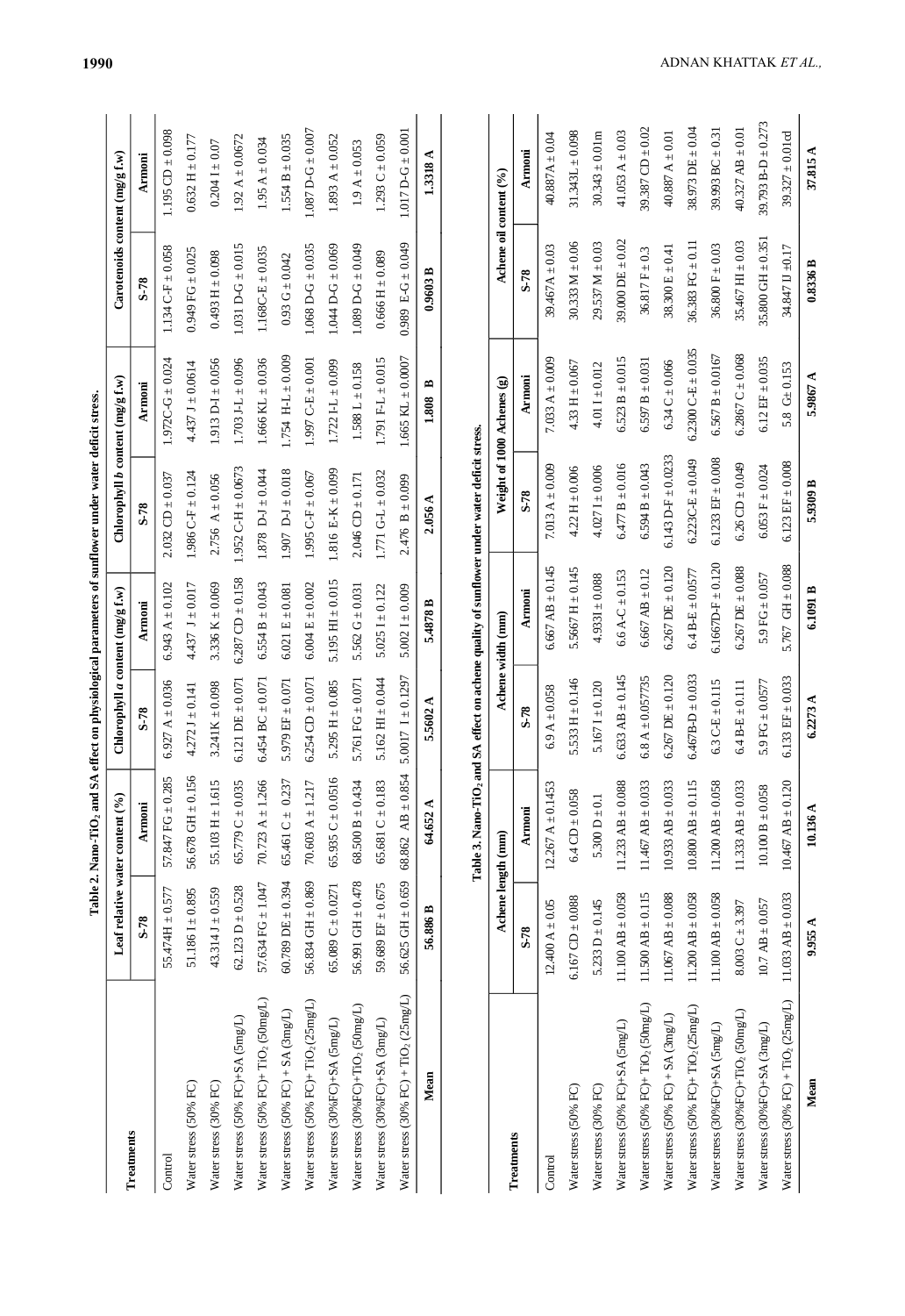| <b>Treatments</b>                                                | Iodine Value of oil (g I/100g oil) |                     |                           | Oil acid value (mg KOH/g oil) |
|------------------------------------------------------------------|------------------------------------|---------------------|---------------------------|-------------------------------|
|                                                                  | $S-78$                             | Armoni              | $S-78$                    | <b>Armoni</b>                 |
| Control                                                          | $105.33 \text{ a} + 0.08$          | 105.00 a-c $+0.05$  | $0.67 k + 0.006$          | $0.5931 \pm 0.01$             |
| Water stress $(50\% \, \text{FC})$                               | 102.18 $i \pm 0.16$                | $103.13 + 0.08$     | $0.873 \text{ FG} + 0.09$ | $0.963BC + 0.09$              |
| Water stress $(30\% \, \text{FC})$                               | $101.27 k \pm 0.145$               | $102.20 i \pm 0.08$ | $0.963BC \pm 0.09$        | $1.027A \pm 0.01$             |
| Water stress $(50\%$ FC $)+$ SA $(5mg/L)$                        | $104.57$ de $+0.05$                | $104.70b-d + 0.1$   | $0.783 J + 0.01$          | $0.863$ GH $\pm 0.09$         |
| Water stress $(50\% \text{ FC}) + \text{TiO}_2 (50 \text{mg/L})$ | $105.33 A + 0.01$                  | $105.03AB + 0.08$   | $0.773 J + 0.09$          | $0.873$ FG $+0.01$            |
| Water stress $(50\%$ FC) + SA $(3mg/L)$                          | $104.30EF + 0.05$                  | $104.17FG + 0.09$   | $0.867 \text{GH} + 0.09$  | $0.9EF +0.01$                 |
| Water stress $(50\%$ FC $)+$ TiO <sub>2</sub> $(25mg/L)$         | 105.0 A-C $\pm$ 0.08               | $104.67CD \pm 0.09$ | $0.837HI + 0.09$          | $0.97$ BC $+0.05$             |
| Water stress $(30\%FC)+SA(5mg/L)$                                | $104.73 B-D + 0.01$                | $104.9 B-D + 0.09$  | $0.8633$ GH $+0.02$       | $0.94D \pm 0.05$              |
| Water stress $(30\%$ FC $)+$ TiO <sub>2</sub> $(50$ mg/L $)$     | $104.30$ EF + $0.05$               | $104.13FG + 0.25$   | $0.8633$ GH $+0.07$       | $0.98 B + 0.06$               |
| Water stress $(30\%FC)+SA(3mg/L)$                                | $103.87 \text{GH } \pm 0.08$       | $104.0FG + 0.05$    | $0.8567$ GH $+0.01$       | $0.91E + 0.05$                |
| Water stress $(30\%$ FC) + TiO <sub>2</sub> $(25mg/L)$           | $103.63 \text{ H} \pm 0.07$        | $104.03FG + 0.08$   | $0.82$ GH $+0.06$         | $0.92DE \pm 0.05$             |
| <b>Mean</b>                                                      | 104.05 B                           | 104.18 A            | 0.8336 B                  | 0.9042 A                      |

**Table 4. Nano-TiO<sup>2</sup> and SA effect on oil quality indices of sunflower under water deficit stress.**

Both the water stress levels drastically decreased achene weight than control (Table 3). Maximum decrease in achene weight was observed under sever water stress. Compared with group of plants exposed to water stress levels, plants applied with foliar spray of SA and nano-TiO<sub>2</sub> had higher achene weight after water stress. In condition of moderate water stress beneficial effect of nano-TiO<sub>2</sub> on achene weight was statistically similar to SA. It was noted that most effective doses of SA and nano-TiO<sub>2</sub> were 5 mg/L and 50 mg/L respectively (Table 3). Two way ANOVA showed that interaction of treatments and varieties for achene weight was significant. Under moderate and sever water stress response of cv Armoni was higher to foliar spray of both the concentrations of SA. Whereas under severe water stress beneficial effect of nano-TiO<sub>2</sub> (25 mg/L) was higher than SA on achenes weight of cv Armoni.

Achene oil content was decreased under both the levels of water stress (50% and 30% Field Capacity) then non stressed control (Table 3). Lowest oil content (33.92 %) was recorded in achenes of plants treated with severe water stress (30% FC). Under moderate stress (50% FC) foliar application of SA at both concentrations (5 mg/L and 3 mg/L) minimized water stress effect and retained normal achene oil content after water stress. Like SA nano-TiO<sub>2</sub> lessened decreasing effect of water stress on oil content. However, under moderate water stress SA was more effective than nano-TiO<sub>2</sub>. Under severe water stress foliar spray of SA (5 mg/L) and nano-TiO<sub>2</sub> (50 mg/L) was equally effective in the alleviation of water stress effect on oil content. However, at same level of water stress (30% FC) SA (3 mg/L) was more effective on oil content than nano-TiO<sub>2</sub>. Interaction between variety and treatment for oil percent was significant (*p*<0.05). Water stress decreased oil content of both the varieties. However, foliar application of SA and nano-TiO<sub>2</sub> gave highly encouraging result in Armoni under moderate and severe water stress than S-78. Data further revealed that Armoni had higher oil content then S-78.

Lowest iodine value (101.735 g  $I_2$  /100g of oil) was found in achene oil of plants treated with sever water

stress (30 % FC) which was 105.15 g I2 /100g of oil for control (Table 4). Under moderate water stress (50 % FC) nano-TiO<sub>2</sub> (50mg/L) maintained normal iodine value of oil. However under severe water stress SA (5mg/L) was more effective than both doses of nano- $TiO<sub>2</sub>$  Interaction of treatments and varieties for iodine value of oil was significant. Both under moderate and severe water stress higher reduction in iodine value were found in achene oil of cv S-78 than cv Armoni. Data showed that response of both the varieties to all treatments of SA and nano-TiO<sub>2</sub> was nearly similar. Data also showed that iodine value was higher in achene oil of Armoni than S-78.

Both the levels of water stress increased acid value of oil (Table 4). In condition of moderate water stress, the SA ( $5mg/L$ ) and nano-TiO<sub>2</sub> (50 mg/L) decreased the oil acid value. The decreasing effect of nano-TiO<sub>2</sub> (50) mg/L) was statistically comparable to that of SA (5 mg/L). Similarly the increase in oil acid value caused by severe water stress was significantly minimized by SA (5 mg/L) and nano-TiO<sub>2</sub> (50 mg/L). However application of SA and nano-TiO<sub>2</sub> foliar spray had similar effect on both varieties S-78 and Armoni.

Both the levels of water stress increased the content of free fatty acids in achene oil (Fig. 2). Maximum free fatty acids were recorded in oil of plants exposed to severe water stress. In condition of moderate water stress, the SA  $(5 \text{ mg/L})$  and nano-TiO<sub>2</sub>  $(50 \text{ mg/L})$ decreased the content of free fatty acids. The decreasing effect of nano-TiO<sub>2</sub> (50 mg/L) was statistically comparable to that of SA (5 mg/L). Similarly the increase in free fatty acids caused by severe water stress was significantly minimized by SA (5 mg/L) and nano- $TiO<sub>2</sub>$  (50 mg/L).

Our results showed that both the levels of water stresses (50% and 30% field capacity) decreased (95.33 and 89.5%) biodiesel yield of sunflower oil respectively (Fig. 3). The results confirmed that at moderate water stress (50% field capacity) application of nano-TiO<sub>2</sub> (50 mg/L) and salicylic acid (5 mg/L) significantly reduced water stress effect and increased biodiesel yield of both the varieties of sunflower.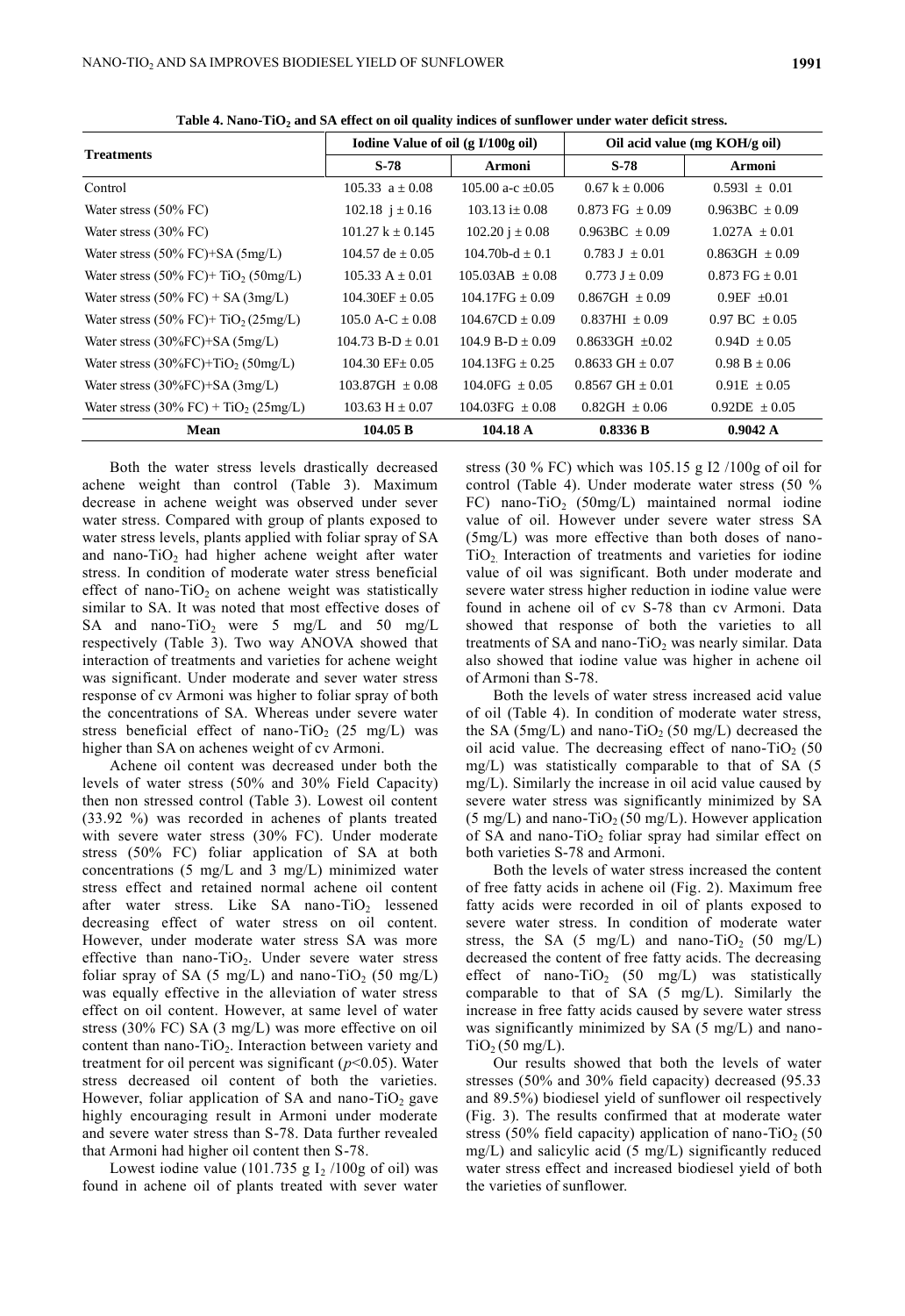

Fig. 1. Nano-TiO<sub>2</sub> and SA effect on Leaf Phenolics of sunflower under water deficit stress.



Fig. 2. Nano-TiO<sub>2</sub> and SA effect on free fatty acid value of sunflower under water deficit stress.



Fig. 3. Nano-TiO<sub>2</sub> and SA effect on Biodiesel yield of sunflower under water deficit stress.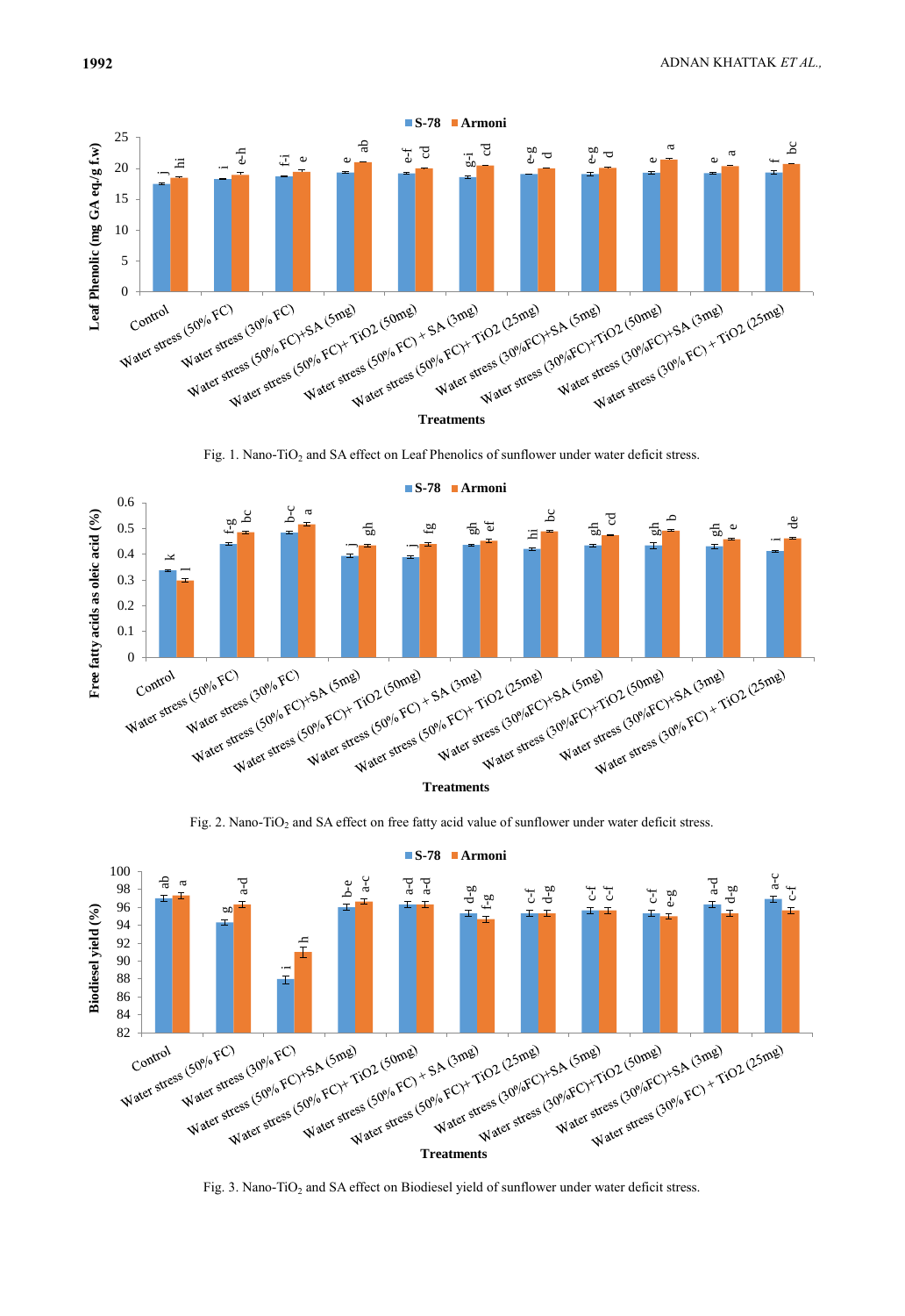#### **Discussion**

Reduction in leaf area results due to decrease in leaf size (Toscano *et al*., 2014). Water deficiency stress causes inhibition of cell division and limits leaf enlargement (Jaleel *et al*., 2008). Water deficit stress adversely affected leaf area of both the varieties of sunflower. Foliar spray of both SA and Nano-TiO<sub>2</sub> sustained leaf area of sunflower varieties under water stress. Both the SA and Nano-TiO<sub>2</sub> had comparatively similar effect on the leaf area. Leaf area reduction is a common plant response to water shortage (Toscano *et al*., 2018). The SA has stimulatory effect on mitotic activity in growth apices of plant (Pasternak *et al*., 2019) and thus modifies leaf area under condition of water stress (Cornnelia *et al*., 2010). Studies of Abdul-Latef *et*   $al.$ , (2018) showed that Nano-TiO<sub>2</sub> protected leaf area of broad bean from injurious effect of salt stress. The beneficial effect of  $TiO<sub>2</sub>$  nanoparticles on leaf area in water deficit stress can be supported by the fact that many abiotic stresses related genes are up regulated by Nano-TiO<sub>2</sub> treatment (Tumbura *et al.*, 2017). The TiO<sub>2</sub> nanoparticles influence growth characteristics of plants in a dose dependent manner (Yaqoob *et al*., 2017). The Nano-TiO<sub>2</sub> was found to counter act water deficient stress in wheat by improving agronomical parameters (Jaberzadeh *et al*., 2013).

Water stress decreased achene length, width and weight. Seed filling involves the transport and mobilization of various constituents and complex biochemical processes for the synthesis of lipids, proteins and carbohydrates in the developing seeds (Farooq *et al*., 2017; Sehgal *et al*., 2018). Water deficiency stresses inhibits activities of enzymes involved in the synthesis of storage material of seeds (Ahmadi & Baker 2001). In our studies foliar spray of SA and nano- $TiO<sub>2</sub>$  lessened water stress effect on achene length, width and weight. The SA has been reported to increase translocation of photo assimilates to developing seeds (Ullah *et al*., 2012). Moreover, SA has a role in maintaining turgidity of cells which is necessary for normal division and expansion of cotyledonary cells in developing seeds/grains (Sehgal *et al*., 2018). The nano- $TiO<sub>2</sub>$  effect on the quality parameters of sunflower achene was indirect which might be due to its beneficial effects on the protection of chloroplast from oxidative stress by improving content of phenolics in leaves during water stress (Aghdam *et al*., 2016). Azmat *et al.*, (2020) reported increase in growth indexes of *Spinacia oleracea* due to nano-TiO<sub>2</sub> treatment by improving their photosynthetic efficacy. The nano-TiO<sub>2</sub> promotes light absorption capacity of chloroplast by up regulating genes related to light harvesting complex II (Ze *et al*., 2011). As reported by Hale *et al*., (2005) hiher phenolic production improved tolerance of plants to soil moisture deficiency stress. Phenolic compounds are used by plant cells to stabilize all form of reactive oxygen species. Moreover, these phenolics compounds increase cell wall thickness when deposited under water stress ensuring lower flow of water from inside of cell (Hura *et al*.,

2013; Latif *et al*., 2016). Latif *et al.*, (2016) studies showed stimulatory effect of SA on the biosynthesis of endogenous phenolics in maize leaves. Higher synthesis of phenolics under water stress occurs at the expense of photosynthesis outcome resulting in decrease dry mass production (Hura et al., 2017). Both SA and nano-TiO<sub>2</sub> not only improved content of leaf phenolics but also achene quality under water stress.

Water stress decreased seed oil content of sunflower varieties. Seed oil content is very important in perspectives of oil yield. It was demonstrated in a study that water deficiency stress changed oil protein ratio of canola varieties (Ullah *et al*., 2012). The SA and Nano- $TiO<sub>2</sub>$  positively affected achene oil content of sunflower varieties under water stress. These beneficial effects of SA and Nano-Ti $O_2$  could be attributed to their positive effects on physiological and biochemical considerations of sunflower plants.

Water deficiency stress increased oil acid value and free fatty acid content which resulted in a lower biodiesel yield. However, SA and Nano-TiO<sub>2</sub> prevented increase in these quality measuring parameters of sunflower oil. Presence of higher content of free fatty acid in vegetable oils results in a lower ratio of fatty acid conversion into their respective methyl ester (Ullah *et al*., 2014). Free fatty acids are converted into soap rather than alkyl esters in an alkali canalized transesterification reaction and results in lower biodiesel yield (Ullah *et al*., 2017). In our studies the SA and  $TiO<sub>2</sub>$  nanoparticles application prevented increase in the content of free fatty acids in oil of achenes. That's why the oil obtained from plants treated with SA and Nano-TiO<sub>2</sub> under water stress gave higher yield of biodiesel than untreated ones. Additional researches to define influence of SA and nano-TiO<sub>2</sub> on enzymes involved in the synthesis of fatty acid need to be explored. Our study established that foliar spray of SA and nano-TiO<sub>2</sub> improved biodiesel yield of sunflower directly by improving oil content and indirectly by decreasing oil free fatty acid content under water stress. Studies showed that application of nano-TiO2 on oilseed plants helped in formation of polydentate sulfate species inside the structure of  $TiO<sub>2</sub>$  while enhanced the stability of synthesized  $TiO<sub>2</sub>$  nano catalyst and present a higher tolerance to free fatty acids in raw material for biodiesel production (Carlucci *et al*., 2019).

## **Conclusions**

Severe water deficit stress (30% Field capacity) badly affected the growth, yield, oil quality and biodiesel production potential of sunflower. The foliar spray of SA and nano-TiO<sub>2</sub> minimized water stress effect on leaf area, leaf relative water content, head diameter, achene oil quality and biodiesel yield. Moreover, we noted that foliar spray of both the SA and nano-TiO<sub>2</sub> enhanced the buildup of phenolics in leaves under water stress which may be a mechanism behind water stress resistance of sunflower varieties. The foliar application of nano-TiO<sub>2</sub> (50 mg/L) and SA (5 mg/L) is recommended for lessening water stress effects on biodiesel production potential of sunflower.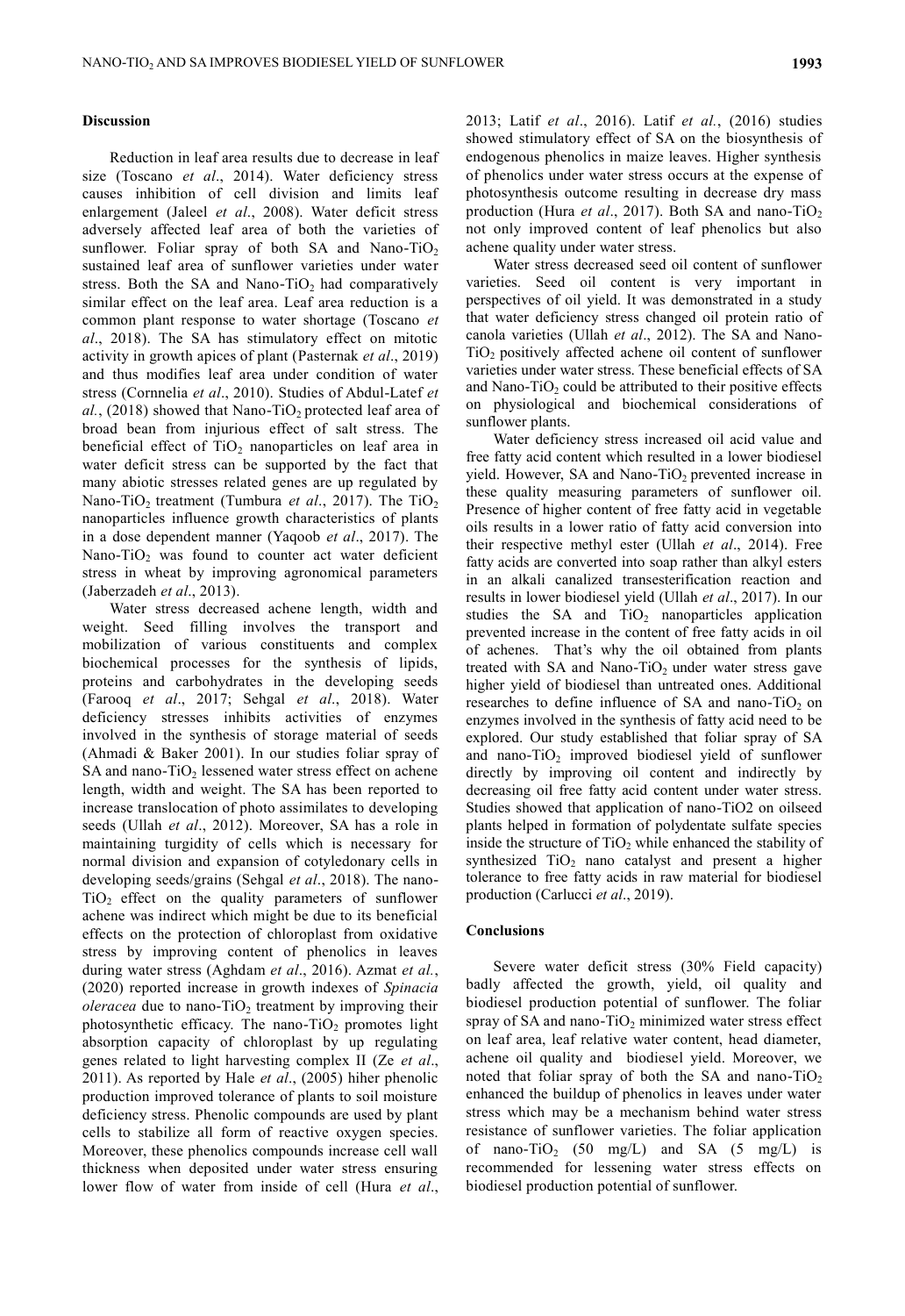#### **References**

- Abdel-Latef, A.A.H., A.K. Srivastava, M.S.A. El-sadek, M. Kordrostami and L.S.P. Tran. 2018. Titanium dioxide nanoparticles improve growth and enhance tolerance of broad bean plants under saline soil conditions. *Land. Degrad. Dev*.*,* 29: 1065-1073.
- Adom, K.K., M.E. Sorrells and R.H. Liu. 2005. Phytochemicals and antioxidant activity of milled fractions of different wheat varieties. *J. Agri. & Food Chem.*, 53: 2297-2306.
- Aghdam, M.T.B., H. Mohammadi and M. Ghorbanpour. 2016. Effects of nanoparticulate anatase titanium dioxide on physiological and biochemical performance of *Linum usitatissimum* (*Linaceae*) under well-watered and drought stress conditions. *Brazil. J. Bot.*, 39: 139-146.
- Ahmadi, A. and D.A. Baker. 2001. The effect of water stress on the activities of key regulatory enzymes of the sucrose to starch pathway in wheat. *Plant Growth Regul.*, 35: 81-91.
- Ali, S., Y. Liu, M. Ishaq, T. Shah, A. Ilyas and I. Din. 2017. Climate change and its impact on the yield of major food crops: Evidence from Pakistan. *Foods*, 6: 39.
- Anonymous. 1984. Official Methods of Analysis, Association of Official Analytical Chemists Washington, DC, USA.
- Anonymous. 1997. Methods and Recommended Practices of the American Oil Chemist's Society, 5<sup>th</sup> ed. AOCS: Champaign, IL.
- Arnon, D.I. 1949. Copper enzymes in isolated chloroplasts, polyphenol oxidase in *Beta vulgaris* L. *Plant Physiol.,* 24: 1-15.
- Azmat, R., I. Altaf and S. Moin. 2020. The reflection of the photocatalytic properties of  $TiO<sub>2</sub>$  nanoparticles on photosynthetic activity of *Spinacia oleracea* plants. *Pak. J. Bot*., 52(4): 1229-1234.
- Carlucci, C.L. Degennaro and R. Luisi. 2019. Titanium dioxide as a catalyst in biodiesel production. *Catalysts*, 9: 75.
- Cornelia, P., A. Petrus, L. Pop, A. Chis and G.E. Bandici. 2010. Exogenous salicylic acid involvement on some physiological parameters amelioration in salt stressed wheat (*Triticum aestivum*) plantlets. *Analele Universitatii din Oradea, Fascicula: Protectia Mediului*, 15: 160-165.
- Fariduddin, Q., S. Hayat and A. Ahmad. 2003. Salicylic acid influences net photosynthetic rate, carboxylation efficiency, nitrate reductase activity and seed yield in *Brassica juncea. Phot.,* 41: 281-284*.*
- Farooq, M., N. Gogoi, S. Barthakur, B. Baroowa, N. Bharadwaj, S.S. Alghamdi and K.H.M. Siddique. 2017. Drought stress in grain legumes during reproduction and grain filling. *J. Agron. & Crop Sci.*, 203: 81-102.
- Frazier, T.P., C.E. Burklew and B. Zhang. 2014. Titanium dioxide nanoparticles affect the growth and microRNA expression of tobacco (*Nicotiana tabacum*). *Fun. Integ. Genom.,* 14: 75-83.
- Hale, B.K., D.A. Herms, R.C. Hansen, T.P. Clausen and D. Arnold. 2005. Effects of drought stress and nutrient availability on dry matter allocation, phenolic glycosides and rapid induced resistance of poplar to two lymantriid defoliators. *J. Chem. Eco.*, 31: 2601-2620.
- Hong, F.H., J. Zhou, C. Liu, F. Yang, C. Wu, L. Zheng and P. Yang. 2005. Effect of nano-TiO2 on photochemical reaction of chloroplasts of spinach. *Biol. Trace Elem. Res*., 1-3: 269-279.
- [Hura,](https://link.springer.com/article/10.1007/s11099-017-0687-2#auth-1) K., A. [Ostrowska,](https://link.springer.com/article/10.1007/s11099-017-0687-2#auth-2) K. [Dziurka](https://link.springer.com/article/10.1007/s11099-017-0687-2#auth-3) and T. [Hura.](https://link.springer.com/article/10.1007/s11099-017-0687-2#auth-4) 2017. Photosynthetic apparatus activity in relation to high and low contents of cell wall-bound phenolics in triticale under drought stress. *[Photosynthetica,](https://link.springer.com/journal/11099)* 55: 698-704.
- Hura, T., K. Hura, A. Ostrowska, M. Grzesiak and K. Dziurka. 2013. The cell wall-bound phenolics as a biochemical indicator of soil drought resistance in winter triticale. *Plant Soil & Environ.,* 59: 189-195.
- Jaberzadeh, A., P. Moaveni, H. Reza, T. Moghadam and H. Zahedi. 2013. Influence of bulk and nanoparticles titanium foliar application on some agronomic traits, seed gluten and starch contents of wheat subjected to water deficit stress. *Notinghum Bot. Hort. Agrobiol.,* 41: 201-207.
- Jaleel, C.A., R. Gopi, B. Sankar, M. Gomathinayagam and R. Panneerselvam. 2008. Differential responses in water use efficiency in two varieties of *Catharanthus roseus* under drought stress. *Comp. Rendus Biol.,* 331: 42-47.
- Kasithevar, M., M. Saravanan, P. Prakash, H. Kumar, M. Ovais, H. Barabadi and Z.K. Shinwari. 2017. Green synthesis of silver nanoparticles using *Alysicarpus monilifer* leaf extract and its antibacterial activity against MRSA and CoNS isolates in HIV patients. *Journal of Interdisciplinary Nanomedicine*, 2(2): 131-141.
- [Khalil,](http://www.tandfonline.com/author/Khalil%2C+Ali+Talha) A.T., [M. Ovais,](http://www.tandfonline.com/author/Ovais%2C+Muhammad) [I. Ullah,](http://www.tandfonline.com/author/Ullah%2C+Ikram) [M. Ali,](http://www.tandfonline.com/author/Ali%2C+Muhammad) [Z.K. Shinwari,](http://www.tandfonline.com/author/Khan+Shinwari%2C+Zabta) D. Hassan and [M. Maaza.](http://www.tandfonline.com/author/Maaza%2C+Malik) 2017. *Sageretia thea* (Osbeck.) modulated biosynthesis of NiO nanoparticles and their *In vitro* pharmacognostic, antioxidant and cytotoxic potential. *Artificial Cells, Nanomedicine, and Biotechnology*, 46(4): 838-852.
- Khan, S.U., A. Bano, J.U. Din and A.R. Gurmani. 2012. Abscisic acid and salicylic acid seed treatment as potent inducer of drought tolerance in wheat (*Triticum aestivum* L.). *Pak. J. Bot.,* 44: 43-49.
- Khan, W., B. Prithiviraj and D.L. Smith. 2003. Photosynthetic responses of corn and soybean to foliar application of salicylates. *Plant Physiol.,* 160: 485-492.
- Khodary, A. 2004. Effect of salicylic acid on the growth, photosynthesis and carbohydrate metabolism in the salt stressed maize plants. *Int. J. Agri. Biol*., 6: 5-8.
- Larue, C., J. Laurette, N. Herlin-Boime, H. Khodja, B. Fayard, A. Flank, F. Brisset and M. Carriere. 2012. Accumulation, translocation and impact of  $TiO<sub>2</sub>$  nanoparticles in wheat (*Triticum aestivum* spp.) influence of diameter and crystal phase. *Sci. Total Environ.,* 431: 197-208.
- Latif, F., F. Ullah, S. Mehmood, A. Khattak, A.U. Khan, S.U. Khan and I. Husain. 2016. Effects of salicylic acid on growth and accumulation of phenolics in *Zea mays* L. under drought stress. *Acta Agriculturae Scandinavica, Section B Soil & Plant Sci.,* 66: 325-332.
- Liu, L.I., Y. Cao, Q. Guo and Z. Zhu. 2021. Nanosized *Titanium dioxide* seed priming enhances salt tolerance of an ornamental and medicinal plant *Paeonia Suffruticosa*. *Pak. J. Bot*., 53(4): 1167-1175.
- Nakashima, K., Z.K. Shinwari, S. Miura, Y. Sakuma, M. Seki, K. Yamaguchi-Shinozaki and K. Shinozaki. 2000. Structural organization, expression and promoter activity of an Arabidopsis gene family encoding DRE/CRT binding proteins involved in dehydration- and high salinityresponsive gene expression. *Plant Molecular Biology*, 42(4): 657-665.
- Narusaka, Y., Z.K. Shinwari, K. Nakashima, K. Yamaguchi-Shinozaki and K. Shinozaki. 1999. [The roles of the two](http://scholar.google.com/citations?view_op=view_citation&hl=en&user=J1IdVRkAAAAJ&pagesize=100&citation_for_view=J1IdVRkAAAAJ:tOudhMTPpwUC)  [cis-acting elements, DRE and ABRE in the dehydration,](http://scholar.google.com/citations?view_op=view_citation&hl=en&user=J1IdVRkAAAAJ&pagesize=100&citation_for_view=J1IdVRkAAAAJ:tOudhMTPpwUC)  [high salt and low temperature responsive expression of the](http://scholar.google.com/citations?view_op=view_citation&hl=en&user=J1IdVRkAAAAJ&pagesize=100&citation_for_view=J1IdVRkAAAAJ:tOudhMTPpwUC)  Rd29a gene in *[Arabidopsis thaliana](http://scholar.google.com/citations?view_op=view_citation&hl=en&user=J1IdVRkAAAAJ&pagesize=100&citation_for_view=J1IdVRkAAAAJ:tOudhMTPpwUC)*. *Plant and Cell Physiology*, 40: 91.
- Nyström, I., P. Bokinge and P.Å. Franck. 2019. Production of liquid advanced biofuels-global status. In: *CIT Industriell Energi AB*, Gothenburg, Swedan.
- Onemli, F. 2012. Changes in oil fatty acid composition during seed development of Sunflower. *Asian J. Plant Sci.*, 11: 241-245.
- Pasternak, T., E.P. Groot, F.V. Kazantsev, W. Teale, N. Omelyanchuk, V. Kovrizhnykh and V.V. Mironova. 2019. Salicylic acid affects root meristem patterning via auxin distribution in a concentration-dependent manner. *Plant Physiol.*, 180: 1725-1739.